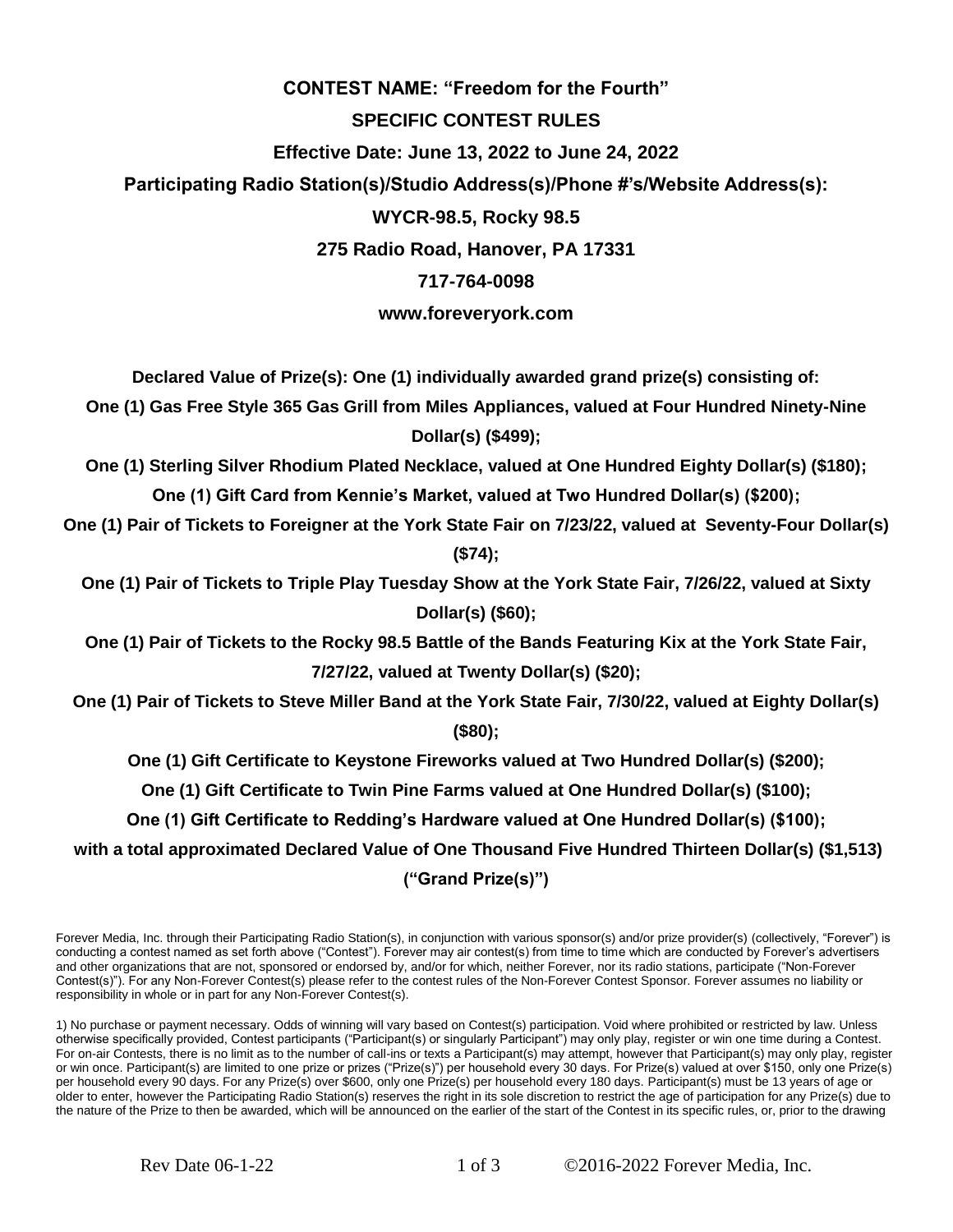of a Prize(s) in the event of a live drawing. Unless provided in a specific Contest's rules, any duplicate registration entries will disqualify ALL entries by that Participant(s).

2) At random to be announced times over the Effective Date, Forever's Participating Radio Station(s), will give Participant(s) a chance to win the above described prize(s) or consideration awarded above. **By registering or otherwise participating in this contest or event, Participant(s) hereby affirm that they have read and agree to the contest or event rules, Including but not limited to the Forever EVENT PARTICIPATION, PUBLICITY, PHOTOGRAPHIC, AUDIO, VIDEO AND PRIZE WINNER ACKNOWLEDGEMENT, RELEASE AND HOLD HARMLESS as posted on the Participating Radio Station(s) website.**

- Participant(s) will be directed to the Participating Radio Station(s) Website, to enter from 12:01 AM, June 13, 2022 through 11:59 PM June 23, 2022.
- Forever will randomly choose One (1) Grand Prize(s) winner(s) for the above stated Grand Prize(s), from all registrations received through the Participating Radio Station(s) website, to be announced Friday, June 24, 2022 at 12:20PM.
- Event contingent on and subject to any and all Sponsor Location/Venue COVID 19 rules and regulations in place at the time of the Event.
- Must be 21 years of age or older to enter and must possess a valid State issued Driver's License or State issued Identification Card to be a Participant and to pick up the Prize(s).
- Winning Participant(s) will be announced on the air and/or on the Participating Radio Station(s) website and/or will be notified by the preferred phone number or email provided by the Participant(s) in the event of a registration.
- Winners are responsible for completing all required paperwork concerning the delivery of their Prize(s). Including but not limited to the Forever EVENT PARTICIPATION, PUBLICITY, PHOTOGRAPHIC, AUDIO, VIDEO AND PRIZE WINNER ACKNOWLEDGEMENT, RELEASE AND HOLD HARMLESS as posted on the Participating Radio Station(s) website. Prize(s) winners are responsible for any additional expenses beyond the specifics detailed such as transportation to and from the event and parking fees to the venue.
- Prize(s) may be time sensitive. Unless otherwise notified by the Participating Radio Station(s), winner(s) must pick up their Prize(s) on the earlier of: (i) noon two (2) business days prior to the date of a time specific contest, concert, or event, or (ii) thirty (30) days from the Prize(s) award. Proper photo ID will be required to pick up a Prize(s) at the Participating Radio Station(s) or, in the event that a specific Prize(s) must be picked up at a venue will call window, proper Photo ID for that Winner will be required. Winners are hereby advised and acknowledge that Event admission Prize(s) may be issued by the Prize(s) Event Venue in e-ticket or other electronic delivery form, which would require Winners to supply a valid email address to Forever in advance. Winners are responsible for notifying Forever of their receipt of any electronic tickets and agrees to hold Forever harmless from and any all claims regarding the electronic transmittal of any Venue electronic ticket failure or discrepancy.
- If any concert or event is cancelled, no other Prize(s) will be substituted.
- Prize(s) encompassing Restaurant gift certificate(s) have no cash value and may have redemption restrictions such as not being redeemable for purchase of alcohol and/or the gratuity. All restaurant gift certificates Prize(s) Winners are responsible for confirming with the particular restaurant gift certificate venue regarding any restrictions prior to use.
- Winners are responsible for completing all required paperwork concerning the delivery of their Prize(s). Any Forever Contest(s) winner who during the course of a calendar year wins more than \$600 in prizes in the aggregate from Forever and/or a participating Vendor or Sponsor for those Contest(s) will receive an IRS Form 1099 from Forever, or as otherwise specifically provided in the rules for that Contest.
- **Prize(s) that might include either a specific or random prize that includes the award of event tickets to a concert venue or other event ("Event") may have varying de minimus declared values that exceed the \$200 Declared Value of Prize(s). In addition, this type of Event may also include a meet and greet and/or backstage pass and/or VIP opportunity on a case-by-case basis. If a meet and greet, backstage pass opportunity is available for a particular Event it will be announced in advance of that Event, and the value of the meet and greet and/or backstage pass will be declared at 150% of the base floor premium seat and included as an add on to the per ticket value ("Prize(s)").**
- All Contest Participant(s) are also advised that any Prize(s) for a particular Forever Contest may be supplied by a Record Label, Event Promoter, or other type Sponsor ("Prize(s) Provider"). In such case where the Prize(s) Provider is not a traditional over the air advertiser, the Participating Radio Stations will advise such over the air, during the contest at random times.
- The Forever Participating Radio Station(s) may from time to time work in conjunction with artists, concert promoters and various venues throughout our listening area to provide contestants the opportunity to win tickets and sometimes meet performers or personalities backstage and/or communicate with the performers or personalities via internet or social media as part of a contest or promotion. In such case, the Participating Radio Station(s) will be notified not later than 24 hours prior to the event where possible. This opportunity is at all times subject to the sole discretion of the performer and the controlling venue or the Participating Radio Station(s) and subject to change at any time. With this in mind, there may be situations where the Forever Participating Radio Station(s) and the promoter and/or the venue cannot be held liable for, including but not limited to: changes to the time, place, method, procedure, acts of god, technical or logistical difficulties or cancellation of the event and or applicable interface with the performer or personality interface sessions at any time. In all cases of performer or personality interface, Winner(s) are responsible for arriving or being available for the interface at the predetermined time and may not be intoxicated or under the influence of any substance, Winners that miss the predetermined time or are visibly impaired or act in appropriately as, determined in the sole discretion of the performer, and/or personality, and/or any Forever Media employee and/or artist management at their sole discretion, will forfeit their ability to interface with the artist or performer and will not be awarded any prize substitution or other compensation of any kind.
- Prize(s) may not be exchanged and have no cash value.